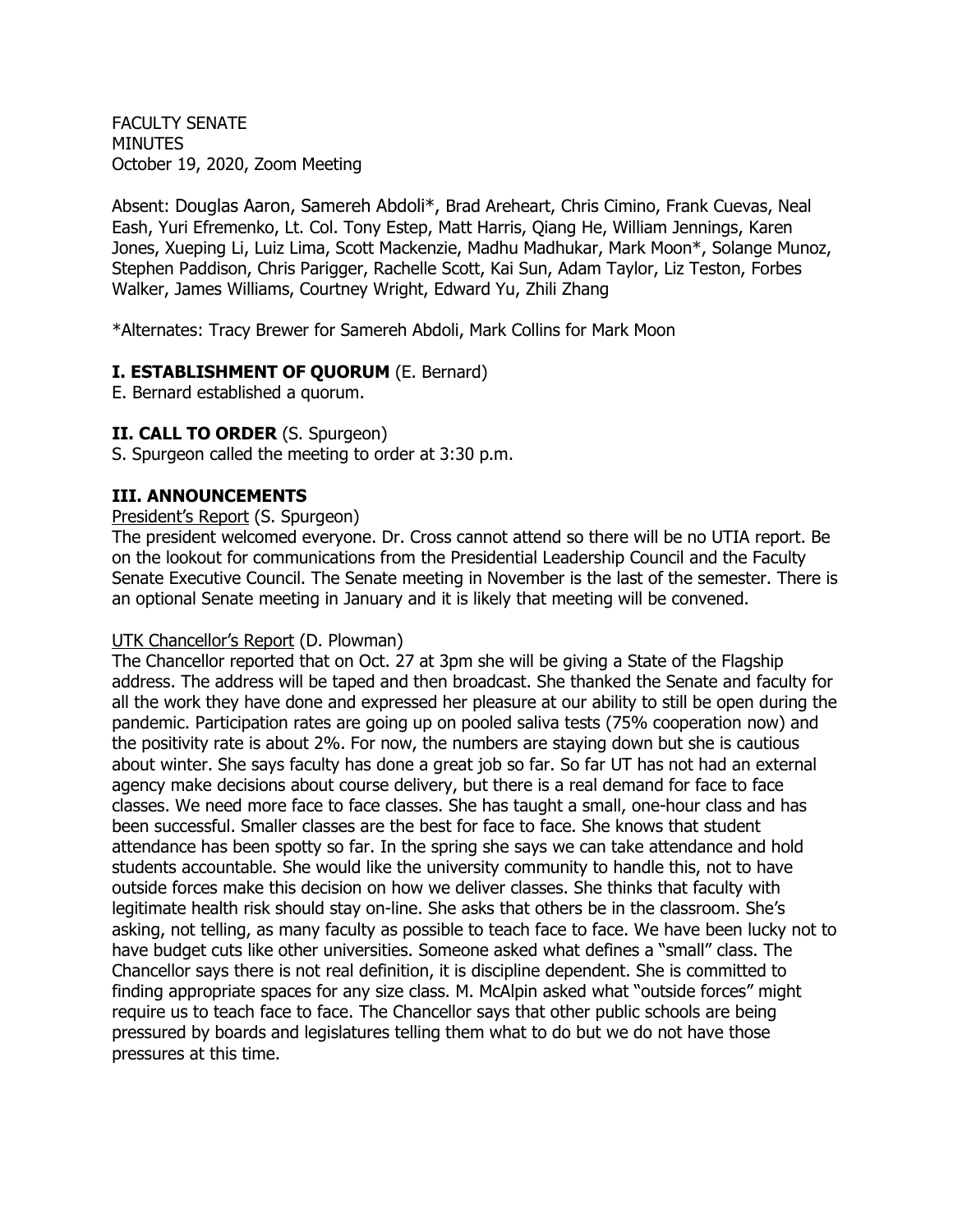#### Provost's Report (J. Zomchick)

The Provost reflected on the summer preparations and how much was unknown then. We have had a decrease in infections since an initial spike in September and we have learned that our work and instructional spaces have remained free of COVID 19 transmissions. He appealed to faculty to talk to those who are teaching face to face and remember our commitment to instructional excellence. Students want to be in the classroom and our goal is for everyone to be together. The Provost feels that classrooms are safe places. We don't know what will happen in winter. When we have had spikes this semester, the university responded by resetting and closing on-campus dining services, TRECS and other areas and successfully contained the virus. We will do that again as needed. He asked what do faculty need to get back in the classroom? Faculty can have an attendance policy for face to face classes. He feels we must get back to being a residential campus and address the pandemic of racial injustice.

The SGA has passed a bill 6-20 asking for Credit/No Credit options for this semester. The Provost feels that this not a good idea this semester but we know that many students are suffering this semester and we will be looking into grading options for this fall (extended drop dates, flexibility with incompletes, etc.). C. Kojima says that the SGA feels that the Provost was supportive of their bill. The Chancellor said that she does support this, not the Provost. The Provost will clarify this with the SGA.

M. Stanley asked about attendance policies and asked if the Provost's office could issue a general attendance policy. The Provost replied that everyone needs to be clear about attendance expectations. Students are told that they need to "show up and show out." The Provost office will support attendance policies.

### **IV. MINUTES OF THE FACULTY SENATE**

The Faculty Senate meeting minutes of September 21, 2020, were presented for approval. V. Meloy moved approval of the minutes; E. Cowell seconded. The minutes passed unanimously.

# **V. OLD BUSINESS**

### TUFS Update and Representatives (B. Ownley)

There was a TUFS meeting September 18-20; B. Ownley and S. Spurgeon attended. TUFS is a consortium of 10 public universities in TN. They meet 10 times a year and participate in a national organization of faculty senates. There was a lot of discussion of the impact of COVID-19 on many aspects of university operations. There are a number of surveys coming out from AAUP and other organizations. Be looking for those. TUFS will be pushing for expanded broadband access in rural and underserved areas.

### Proposed Changes to UTK-UTIA *Faculty Handbook* – 2<sup>nd</sup> Reading (B. Lyons)

B. Lyons presented the changes around the probationary period and the two-year maximum extension on tenure clocks. The Provost said that any additional extension would have to be appealed to the Board. B. Lyons welcomed other inquiries. Since there were none, he requested we move the issue. There was no need for a motion or second since this comes from the Faculty Affairs Committee. The motions passed: 73 in favor, 0 against, 7 abstaining. B. Lyons will make sure these changes are reflected on the on-line version of the *Faculty Handbook*.